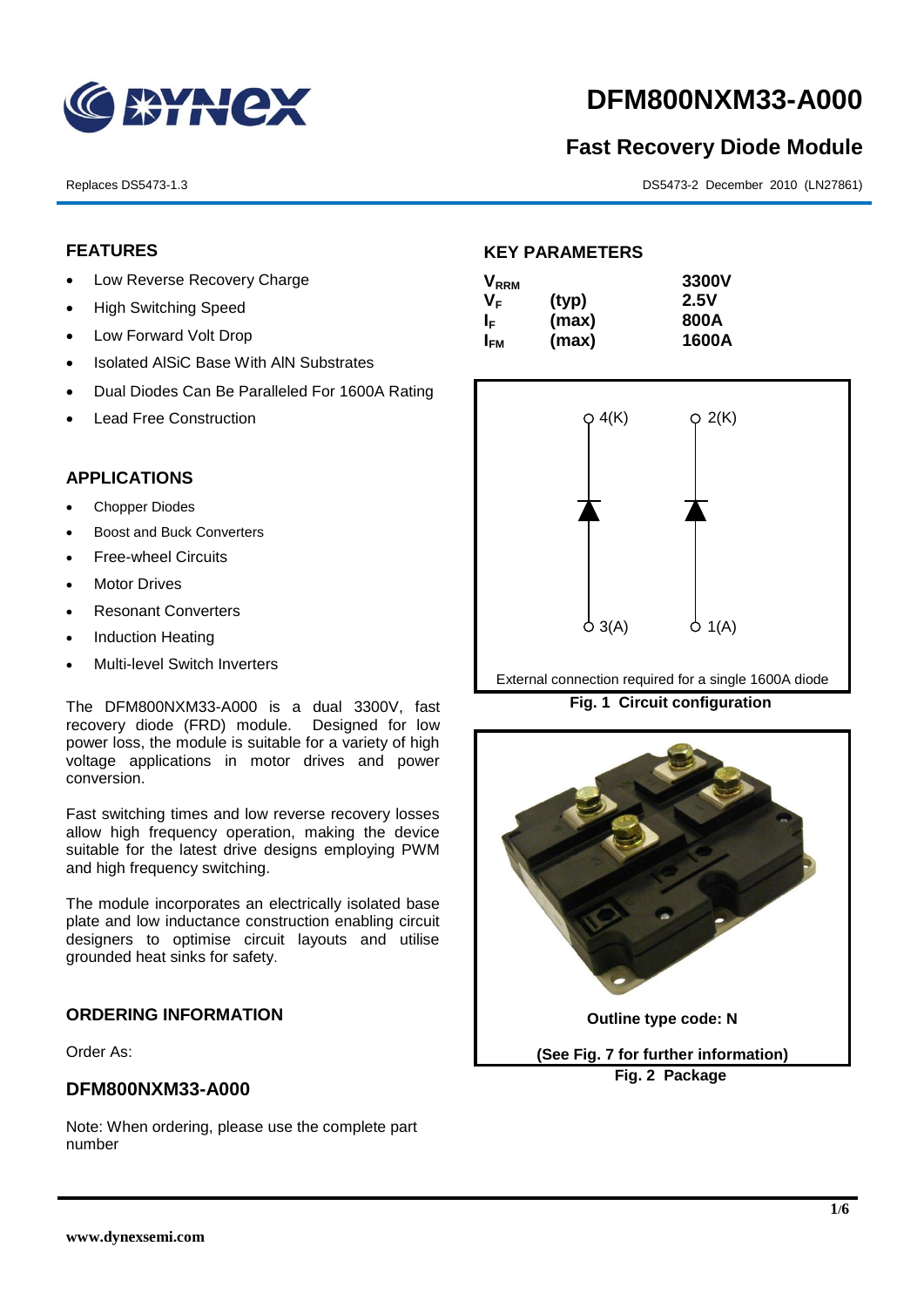# **ABSOLUTE MAXIMUM RATINGS**

Stresses above those listed under 'Absolute Maximum Ratings' may cause permanent damage to the device. In extreme conditions, as with all semiconductors, this may include potentially hazardous rupture of the package. Appropriate safety precautions should always be followed. Exposure to Absolute Maximum Ratings may affect device reliability.

#### **Tcase = 25°C unless stated otherwise**

| Symbol                  | <b>Parameter</b>                | <b>Test Conditions</b>                                                     | Max. | <b>Units</b> |
|-------------------------|---------------------------------|----------------------------------------------------------------------------|------|--------------|
| <b>V</b> <sub>RRM</sub> | Repetitive peak reverse voltage | $T_i = 125$ °C                                                             | 3300 | V            |
| $\mathsf{I}_\mathsf{F}$ | Forward current (per arm)       | DC, $T_{\text{case}} = 75^{\circ}$ C                                       | 800  | A            |
| $I_{FM}$                | Max. forward current            | $T_{\text{case}} = 110^{\circ}C, t_{p} = 1ms$                              | 1600 | A            |
| $I^2t$                  | $I2t$ value fuse current rating | $V_R = 0$ , $t_p = 10$ ms, $T_i = 125$ °C                                  | 320  | $kA^2s$      |
| $P_{max}$               | Max. power dissipation          | $T_{\text{case}} = 25^{\circ}\text{C}, T_{\text{i}} = 125^{\circ}\text{C}$ | 4170 | W            |
| V <sub>isol</sub>       | Isolation voltage - per module  | Commoned terminals to base plate.<br>AC RMS, 1 min, 50Hz                   | 6000 | V            |
| $Q_{PD}$                | Partial discharge - per module  | IEC1287, $V_1$ = 3500V, $V_2$ = 2600V, 50Hz RMS                            | 10   | рC           |

# **THERMAL AND MECHANICAL RATINGS**

| Internal insulation material:     | AIN              |
|-----------------------------------|------------------|
| Baseplate material:               | <b>AISiC</b>     |
| Creepage distance:                | 33 <sub>mm</sub> |
| Clearance:                        | 20 <sub>mm</sub> |
| CTI (Comparative Tracking Index): | 350              |

| Symbol           | <b>Parameter</b>                                      | <b>Test Conditions</b>                        | Min   | Typ. | <b>Max</b> | <b>Units</b> |
|------------------|-------------------------------------------------------|-----------------------------------------------|-------|------|------------|--------------|
| $R_{th(j-c)}$    | Thermal resistance (per arm)                          | Continuous dissipation -<br>junction to case  | -     | -    | 24         | °C/kW        |
| $R_{th(c-h)}$    | Thermal resistance -<br>case to heatsink (per module) | Mounting torque 5Nm<br>(with mounting grease) |       |      | 8          | °C/kW        |
| $T_i$            | Junction temperature                                  |                                               | $-40$ |      | 125        | $^{\circ}C$  |
| $T_{\text{stg}}$ | Storage temperature range                             |                                               | $-40$ | ۰    | 125        | °C           |
|                  | <b>Screw Torque</b>                                   | Mounting – M6                                 | -     |      | 5          | Nm           |
|                  |                                                       | Electrical connections - M8                   | -     | -    | 10         | Nm           |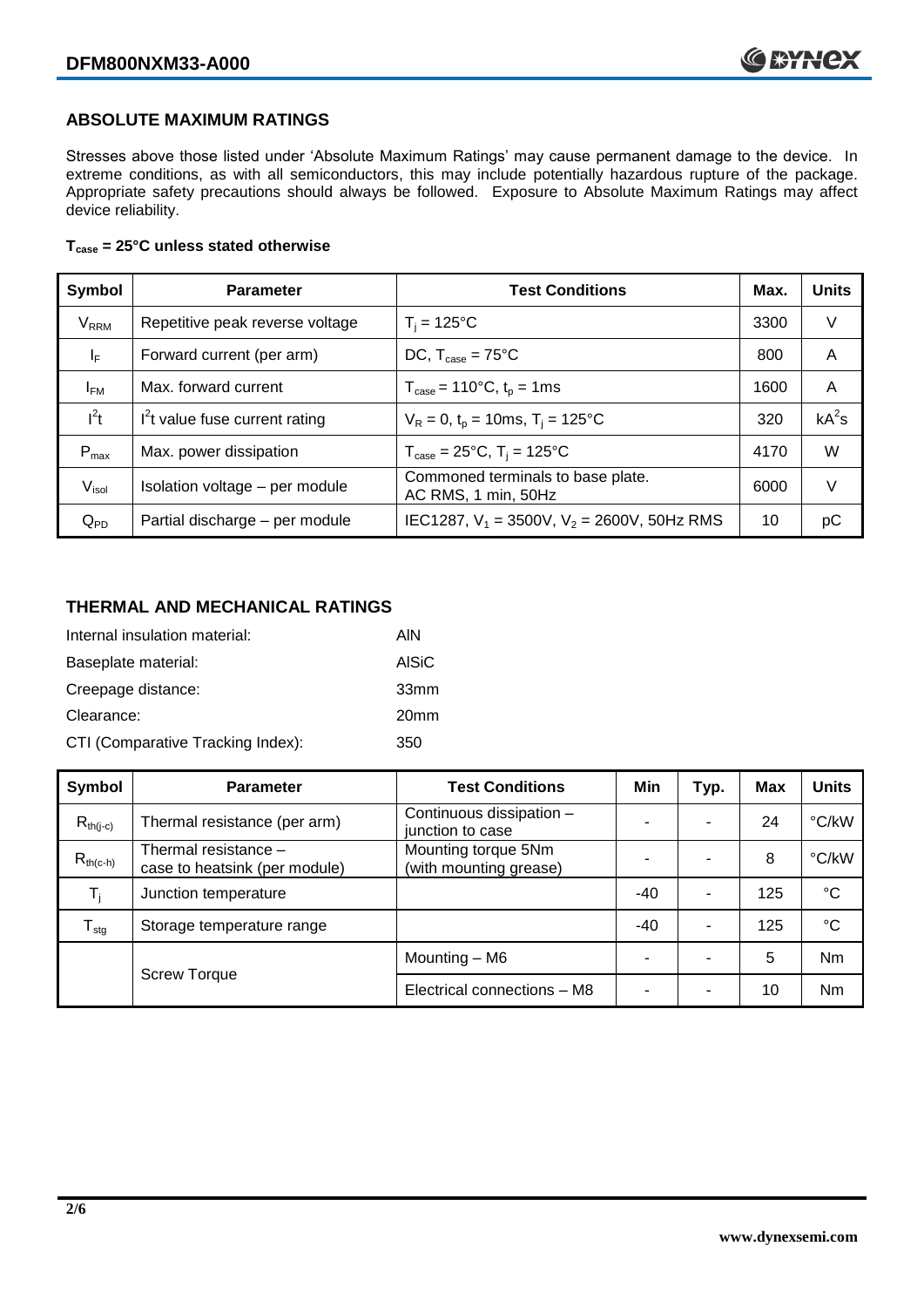# **STATIC ELECTRICAL CHARACTERISTICS – PER ARM**

#### **Tcase = 25°C unless stated otherwise.**

| Symbol     | <b>Parameter</b>     | <b>Test Conditions</b>                 | Min | Typ | <b>Max</b> | <b>Units</b> |
|------------|----------------------|----------------------------------------|-----|-----|------------|--------------|
| <b>IRM</b> | Peak reverse current | $V_R = 3300V$ , T <sub>i</sub> = 125°C |     |     | 60         | mA           |
| $V_F$      | Forward voltage      | $I_F = 800A$                           |     | 2.5 |            | v            |
|            |                      | $I_F = 800A$ , $T_i = 125^{\circ}C$    |     | 2.5 |            | v            |
| Lм         | Inductance           | $\blacksquare$                         |     | 25  |            | nH           |

# **DYNAMIC ELECTRICAL CHARACTERISTICS – PER ARM**

#### **Tcase = 25°C unless stated otherwise**

| Symbol          | <b>Parameter</b>                        | <b>Test Conditions</b>  | Min | Typ. | Max | Units |
|-----------------|-----------------------------------------|-------------------------|-----|------|-----|-------|
| $Q_{rr}$        | Reverse recovery charge<br>$I_F = 800A$ |                         |     | 450  |     | μC    |
| 1 <sub>rr</sub> | Peak reverse recovery current           | $V_R = 1800V$           |     | 650  |     | A     |
| $E_{rec}$       | Reverse recovery energy                 | $dl_F/dt = 4400A/\mu s$ |     | 500  |     | mJ    |

#### **Tcase = 125°C unless stated otherwise**

| Symbol                     | <b>Parameter</b>              | <b>Test Conditions</b>  | Min | тур. | Max | <b>Units</b> |
|----------------------------|-------------------------------|-------------------------|-----|------|-----|--------------|
| $\mathsf{Q}_{\mathsf{rr}}$ | Reverse recovery charge       | $I_F = 800A$            |     | 670  |     | μC           |
| 1 <sub>rr</sub>            | Peak reverse recovery current | $V_R = 1800V$           |     | 670  |     | Α            |
| $E_{rec}$                  | Reverse recovery energy       | $dl_F/dt = 3000A/\mu s$ |     | 850  |     | mJ           |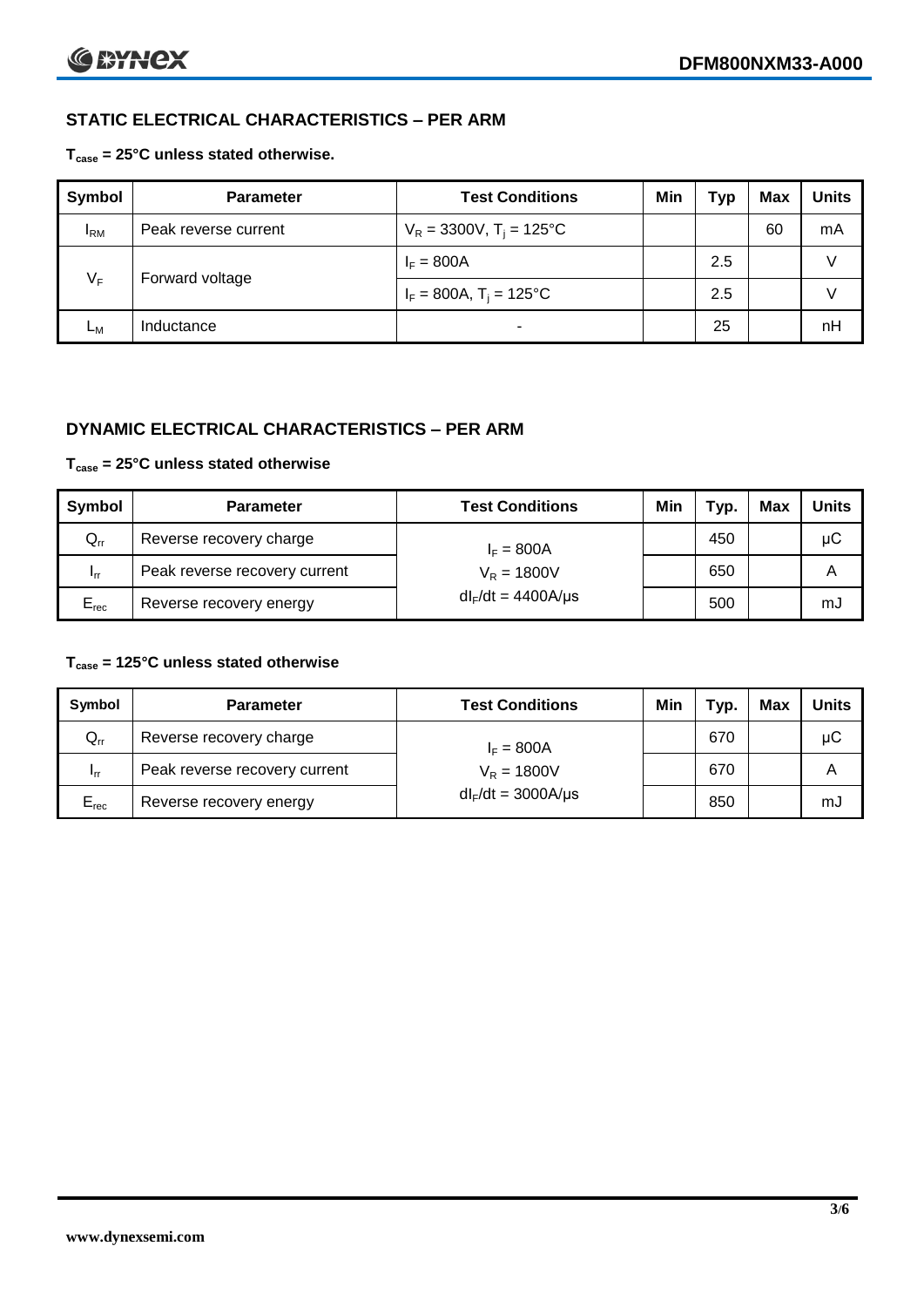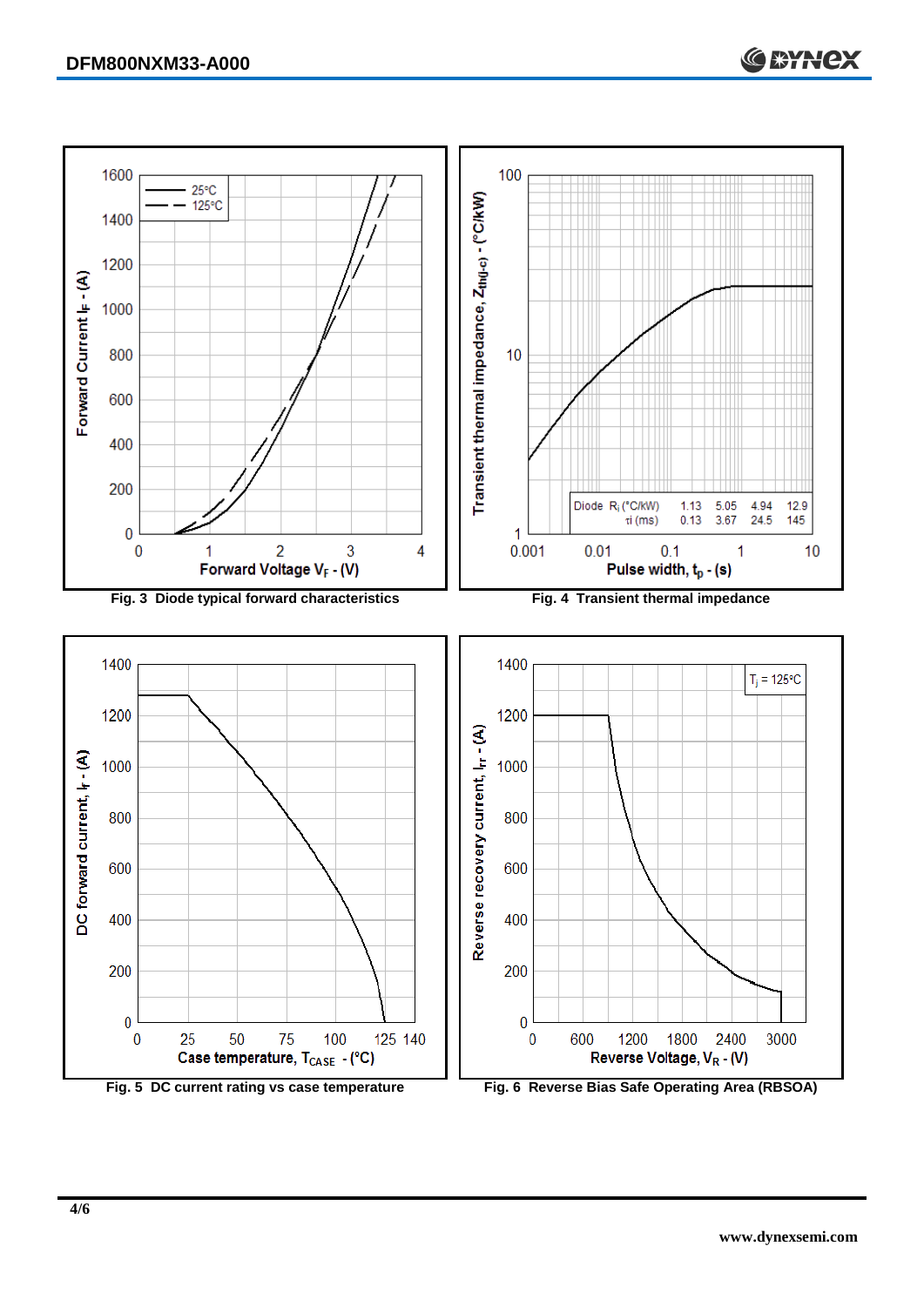

### **PACKAGE DETAILS**

For further package information, please visit our website or contact Customer Services. All dimensions in mm, unless stated otherwise. **DO NOT SCALE.**